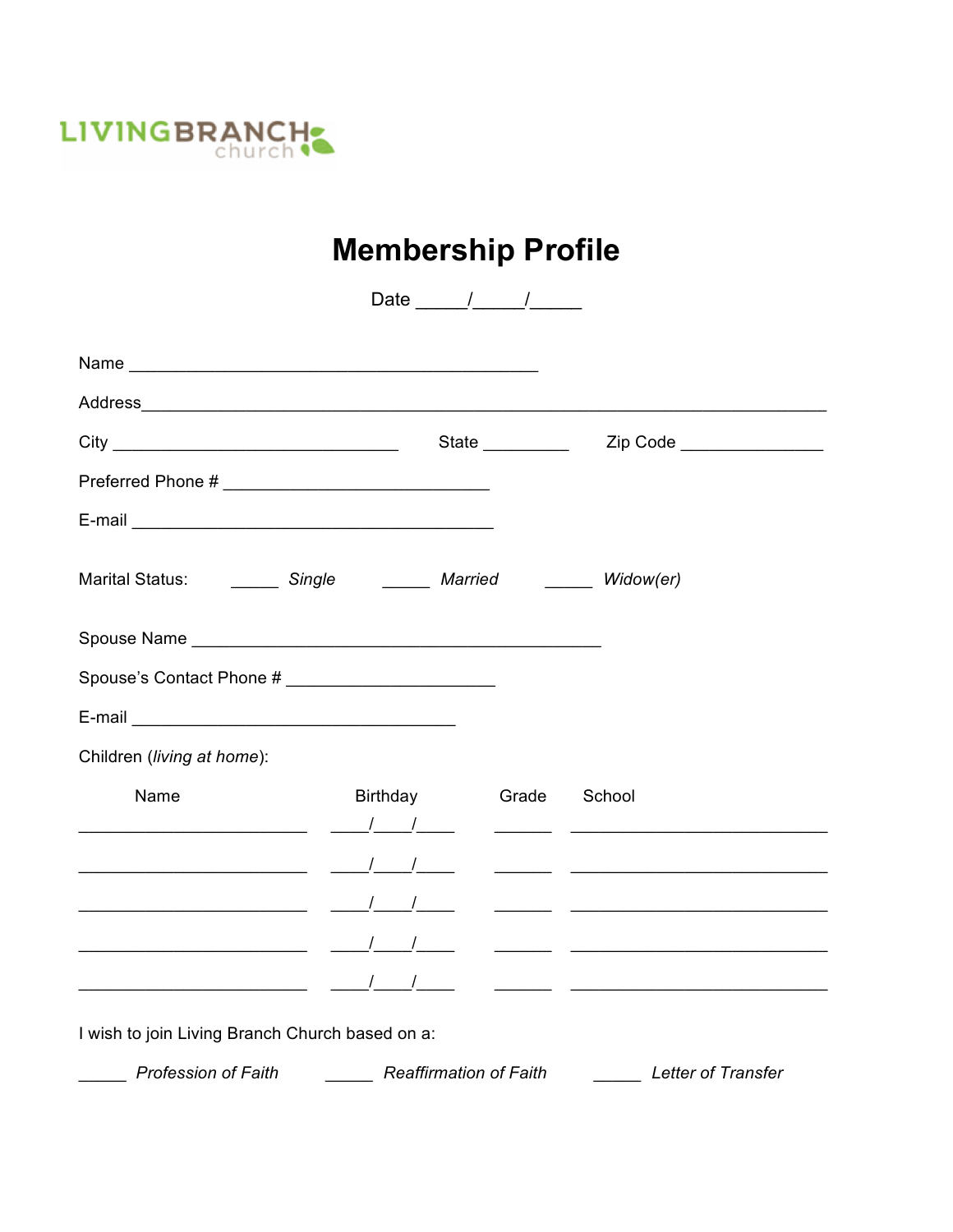| Have you ever been baptized? YES                                                      | <b>NO</b>                          |  |  |  |
|---------------------------------------------------------------------------------------|------------------------------------|--|--|--|
|                                                                                       |                                    |  |  |  |
| Name and address of the last church of which you were a member or attended regularly: |                                    |  |  |  |
| How did you hear about Living Branch Church?                                          |                                    |  |  |  |
|                                                                                       |                                    |  |  |  |
| ______ Friend/Family/Neighbor                                                         | Drove by building                  |  |  |  |
| Web Site/Social Media                                                                 |                                    |  |  |  |
|                                                                                       |                                    |  |  |  |
| <b>Community Groups:</b>                                                              |                                    |  |  |  |
| Are you currently in a Community Group?                                               | <b>EXERENT PROPER</b><br><b>NO</b> |  |  |  |
|                                                                                       |                                    |  |  |  |
| Would you like to be in a Community Group? The MC NO                                  |                                    |  |  |  |

**\*\* Please return this to a pastor or elder. Thanks for your time! \*\***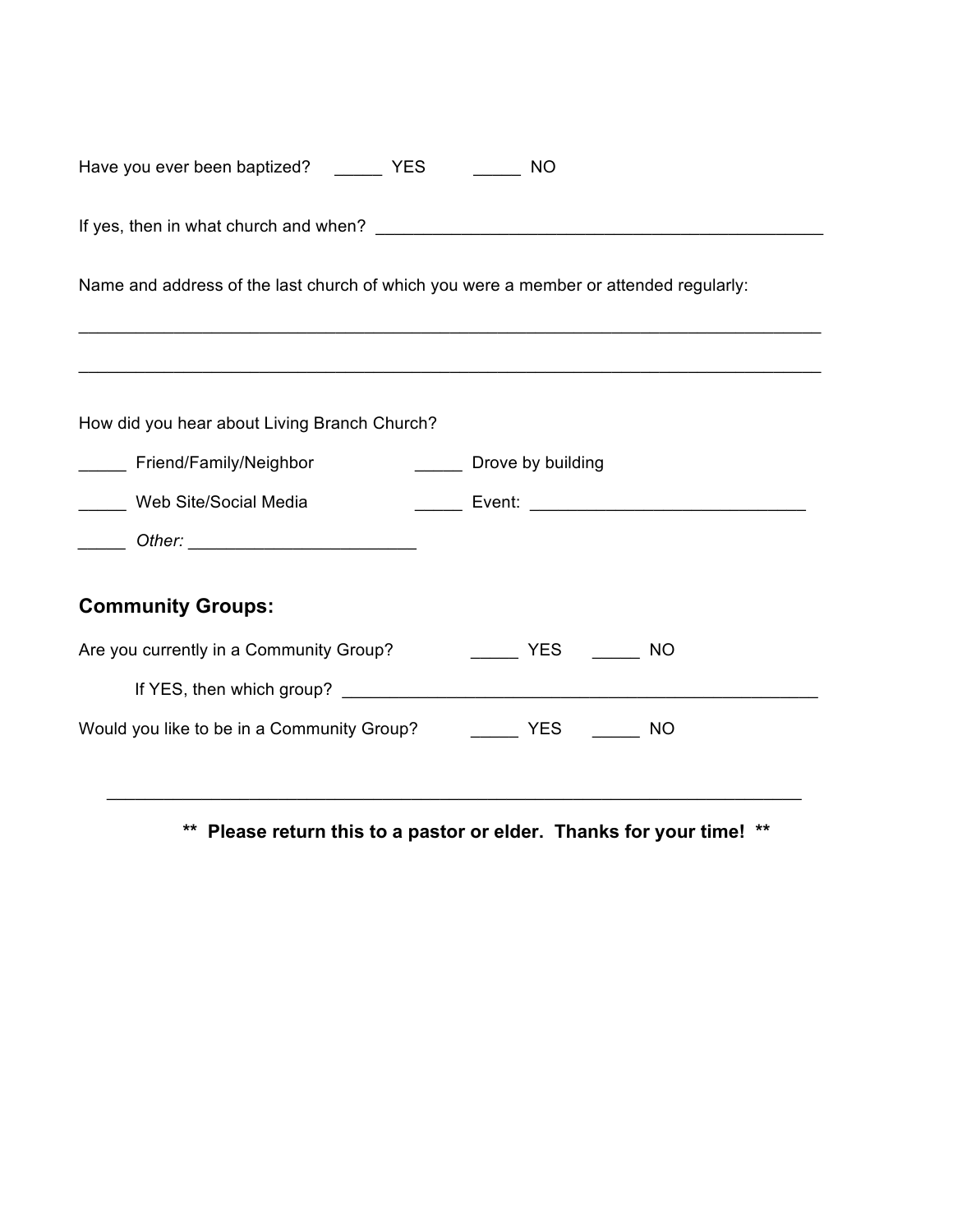## **WRITTEN TESTIMONY**

Date  $\frac{1}{\sqrt{1-\frac{1}{2}}}$ 

As a part of joining Living Branch, we are asking that you give us a written testimony of your faith in Jesus Christ as Savior and Lord. Feel free to use more space than is given.

What is your understanding of the Gospel of Jesus Christ? \_\_\_\_\_\_\_\_\_\_\_\_\_\_\_\_\_\_\_\_\_\_

If you were to die today and stand before God, and He were to ask you 'Why should I let you into 

How and when did you come to personally know Jesus Christ as Savior and Lord?

How has Jesus been working in your life since you've been attending Living Branch? How can